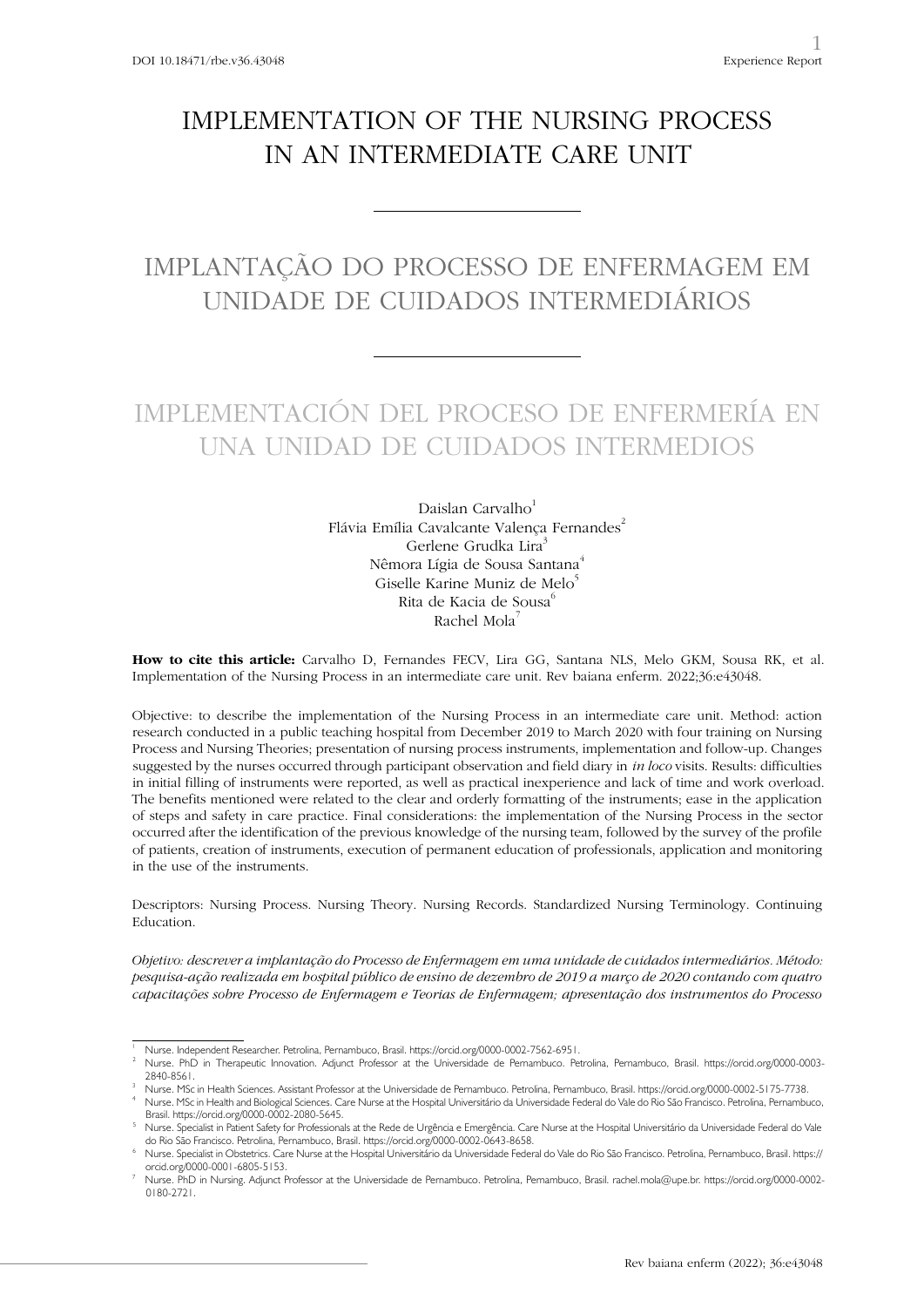*de Enfermagem, implantação e acompanhamento. Alterações sugeridas pelos enfermeiros ocorreram mediante observação participante e diário de campo nas visitas in loco. Resultados: relatadas dificuldades no preenchimento inicial dos instrumentos; inexperiência prática; falta de tempo e sobrecarga de trabalho. Os benefícios mencionados foram relacionados à formatação clara e ordenada dos instrumentos; facilidade na aplicação das etapas e segurança na prática assistencial. Considerações finais: a implantação do Processo de Enfermagem no setor ocorreu após a identificação do conhecimento prévio da equipe de Enfermagem, seguida do levantamento do perfil de pacientes, criação dos instrumentos, realização de educação permanente dos profissionais, aplicação e acompanhamento no uso dos instrumentos.*

*Descritores: Processo de Enfermagem. Teoria de Enfermagem. Registros de Enfermagem. Terminologia Padronizada em Enfermagem. Educação Continuada.*

*Objetivo: describir la implementación del Proceso de Enfermería en una unidad de cuidados intermedios. Método: investigación-acción realizada en un hospital docente público de diciembre de 2019 a marzo de 2020 con cuatro capacitaciones sobre Procesos de Enfermería y Teorías de Enfermería; presentación de instrumentos del proceso de enfermería, implementación y seguimiento. Los cambios sugeridos por las enfermeras ocurrieron a través de*  la observación participante y el diario de campo en las visitas in loco. Resultados: se reportaron dificultades en el *llenado inicial de los instrumentos; inexperiencia práctica; falta de tiempo y sobrecarga de trabajo. Los beneficios mencionados estaban relacionados con el formato claro y ordenado de los instrumentos; facilidad en la aplicación de pasos y seguridad en la práctica asistencial. Consideraciones finales: la implementación del Proceso de Enfermería en el sector ocurrió después de la identificación de los conocimientos previos del equipo de enfermería, seguido de la encuesta del perfil de los pacientes, creación de instrumentos, realización de educación permanente de los profesionales, aplicación y seguimiento en el uso de los instrumentos.*

*Descriptores: Proceso de Enfermería. Teoría de Enfermería. Registros de Enfermería. Terminología Normalizada de Enfermería. Educación Continua.*

#### **Introduction**

Nursing aims to ensure comprehensive care to the patient in an effective and organized way. The Systematization of Nursing Care (SNC) stands out in this sense, guiding the planning, execution and documentation of the care provided. Among the advantages of SNC is the possibility of boosting professional practice guided by Nursing Process (NP) management<sup>(1)</sup>. This is performed after the patient's evaluation and allows gathering information that will help in the identification of diagnoses, which is the basis for planning the goals to be achieved. The planned actions are implemented through the execution of the prescribed care. In the next stage, the evaluation of the implemented goals occurs and whether the previous phases were achieved or should be resumed, in the case of the identification of new diagnoses, or whether it is possible to move towards the planning of new goals $^{(2)}$ .

In 2009, the *Conselho Federal de Enfermagem* (COFEN) repealed and updated COFEN Resolution n. 272, 2002, which established the

mandatory implementation of the NP in public and private health environments, where nursing professionals work $^{(3-4)}$ .

Although the NP is supported by law, some factors hinder the organization of work through a method, such as scarce or absent theoretical knowledge on the subject, including during professional training, and insufficient time and human resources for the execution of care in health institutions. These factors, added to the lack of training of the team and the lack of adequate tools for the registration of care, also contribute to the non-implementation of the  $NP^{(5)}$ .

Although the importance of SNC is recognized in the care process and in relation to the aspects that underpin the profession, this understanding is not yet a consensus in the professional environment. For this reason, it is not fully consolidated in the environments in which nursing care occurs<sup>(6)</sup>.

It is understandable that, given the difficulties that permeate nursing care, implementing a care method is not a simple task; however, it is the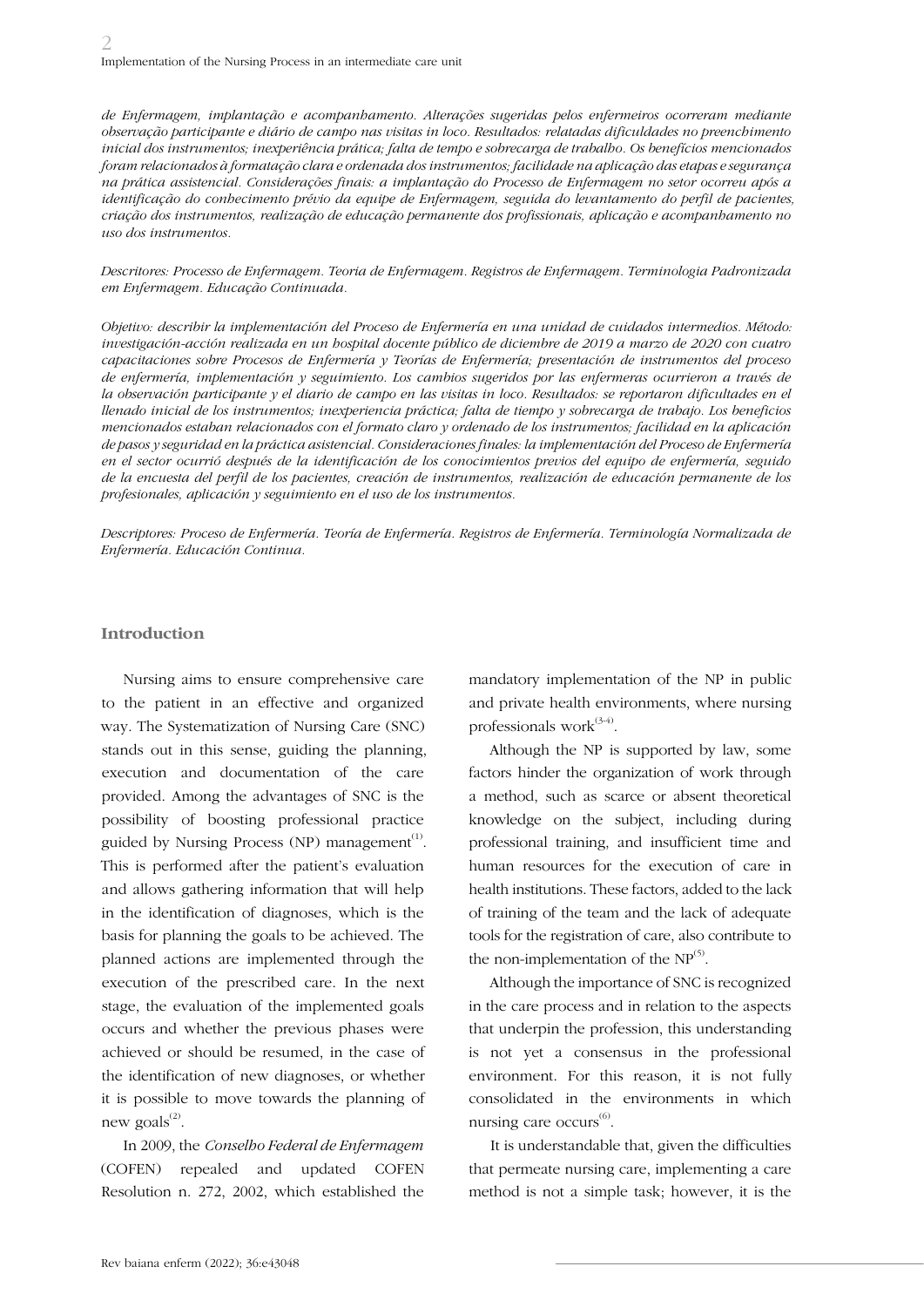responsibility and duty of nursing professionals to record, in the medical records, the information inherent to the care process as well, as well as the management of work processes, to ensure the quality of care $(7)$ .

Recognizing the importance of complying with legal recommendations and in view of the reality experienced in health services regarding this theme, this study aimed to contribute to the scenario studied, because it is a teaching hospital and field of practices and internships for nursing courses. The description of the operationalization of the steps of the NP allows sharing experiences and motivating their realization in other scenarios. Thus, the present study aimed to describe the implementation of the Nursing Process in an intermediate care unit.

### **Method**

This is an action research study, with a qualitative approach, carried out in the Intermediate Care Unit of the *Hospital Universitário da Universidade Federal do Vale do São Francisco* (HU-Univasf). The service is medium-sized and serves 53 municipalities that are part of the *Rede Interestadual de Atenção à Saúde do Vale do São Francisco* (NPBA Network), which comprises six health microregions with approximately 2,068,000 inhabitants of the states of Pernambuco and Bahia. It is a reference in urgent and emergency care in cases of: polytrauma; neurology; orthotics; general, vascular and bucomaxillofacial surgeries; medical clinic and restorative plastic surgery, with multidisciplinary action of health teams; in addition to high complexity procedures, such as neurosurgeries and orthopedic surgeries<sup>(8)</sup>.

The study took place from December 2019 to March 2020 and was part of the main research entitled "*Sistematização da Assistência de Enfermagem como Ferramenta para a Qualidade do Cuidado*". Action research is a means of professional development, since there is effective participation of the subjects involved in the practice, with a view to changing behaviors $^{(9)}$ .

Thus, the researchers conduct the study, directing and mediating the suggested activities, with the objective of seeking elements of instrumentalization, based on the discussions promoted since the first phase of the research and the theories that guide them $(10)$ . Thus, they not only generate data for future interventions or recommendations<sup>(9)</sup>.

This study reports the third and final phase of execution of the main research, whose first phase evaluated the knowledge of nursing professionals of the selected institution about  $SNC^{(11)}$ . The second phase was carried out through a qualitative study, which aimed to know the perception of the nursing professional of the service in relation to SNC and  $NP^{(12)}$ . It resulted in the elaboration of the instruments related to the documentation of the NP, all based on the Theory of Basic Human Needs of Wanda Aguiar Horta, implanted in the last phase, object of this experience report, namely: Nursing History, Nursing Diagnosis and Intervention and Nursing Evaluation.

For the operationalization of this last phase, the peculiarities related to the profile of the clientele met and the routine established in the sector were considered. Thus, the Intermediate Care Unit (ICU) was selected for the implementation of the instruments elaborated, because it presented a small number of patients, when compared to other sectors of the institution researched. The study sample consisted of all nursing professionals working in the sector, excluding those who were on vacation or absent from their work activities during the collection period.

During the implementation process, the Institution's *Núcleo de Educação Permanente em Saúde* supported the research, which developed an educational plan aimed at the ICU nursing team. The training activities were carried out in December 2019, according to the availability of the professionals. There were four meetings, reaching 17 professionals, between nurses and nursing technicians working in the sector.

The themes related to NP and Nursing Theories were addressed in the dialogued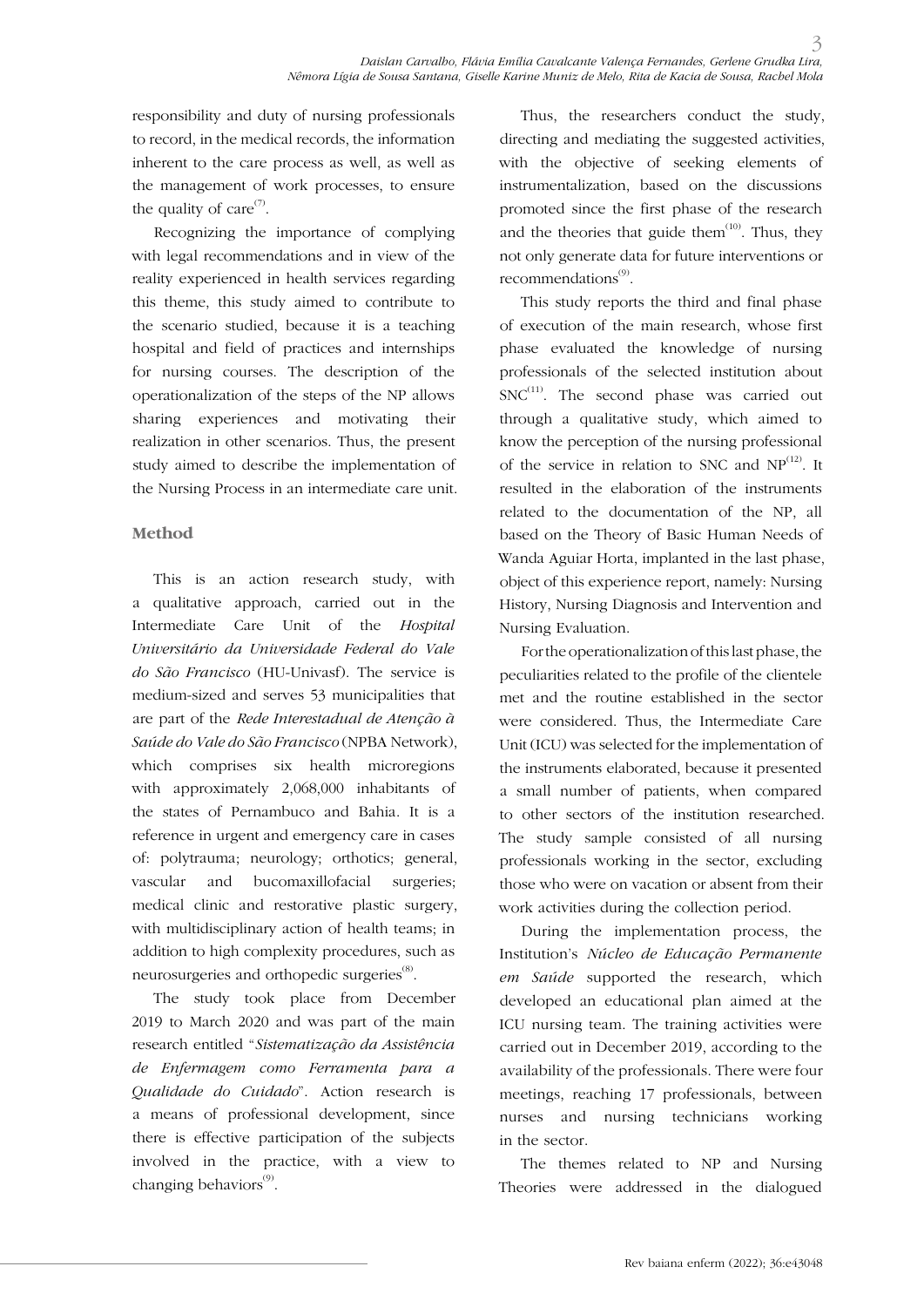exhibition classes, which lasted an average of one hour. The instruments made were presented at these moments, as well as the sensitization of these professionals about the importance of their use. After applying the educational plan, the instruments were implanted in the ICU. The follow-up of the implementation occurred in February and March 2020, through previously scheduled visits to the sector, with an average duration of three hours of stay, covering all shift schedules and covering all nurses. During the implementation process, six visits were made, in which the nurses were able to fill the instruments under implantation. As the visits occurred, the nurses reported opinions and criticisms of the instruments or the implementation of the NP, suggestions and alterations that were recorded by only one of the researchers in a field diary.

During the *in loco* visits, the Nursing Technicians did not present any suggestions or alterations. They participated in all other phases of the study, such as the design meetings, for the implementation of the NP in the ICU, the training and also in support of the completion of the instruments. However, the reports of alterations for the researchers were made only by nurses.

In these visits, data related to the evaluation of nurses were collected through the participant observation technique, in a systematized way, based on a script containing guided questions that addressed aspects such as: applicability/implementation of the instruments in the routine in the sector, benefits and difficulties found in their use, suggestions for improving the instruments and implication of the implementation of the NP in the quality of care. At these moments, it was possible to elucidate the doubts of the nursing team regarding the instruments implemented in the sector.

Data collection was interrupted when theoretical saturation occurred, that is, when, in the researchers' view, the information was repeated and no longer brought new and relevant elements to the object of study $^{(13)}$ . The data were analyzed by reading the contents recorded in the field diary, followed by the organization of the information in a logical sequence to the planning

and execution of the established activities<sup>(9)</sup>. These were then discussed in the light of the scientific literature on NP.

The study was approved by the Human Research Ethics Committee of the *Universidade de Pernambuco*, CAAE n. 57875216.2.0000.5207, obeying the ethical aspects of Resolution n. 466 of December 12, 2012, of the *Conselho Nacional de Saúde*<sup>(14)</sup>. The participation of the nursing team occurred after the signing of the Informed Consent Form.

In order to guarantee the anonymity of the participants, they were identified, in this text, by the letter N (Nurses) followed by an Arabic number, corresponding to the identification of the participants.

### **Results and Discussion**

The study included 17 professionals: 8 nurses and 9 nursing technicians. There were 7 female nursing technicians and 8 nurses. Prior to implantation, a partial nursing assessment instrument was used, as it did not include the other stages of the NP. As a consequence, there were registration failures, contrary to the one recommended by current legislation $\sigma$ . The instruments for the execution of the NP were created based on the observation of the scarcity of information present in the Nursing Assessment used in the sector, as well as throughout the hospital.

Study considers that the use of instruments produced according to the reality of the clientele served allows the most detailed observation and directed to the individual needs of patients. This care model also contributes to the work of nursing management at the time of decisionmaking, since they are based on more complete information and visible to the whole team $(15)$ .

Thus, in this research, the new instruments were presented at the ICU and counted on the adherence of the nursing team professionals regarding their use. However, they reported some fears, especially regarding the lack of practical experience in the use of NP and work overload, since the routine of bed baths and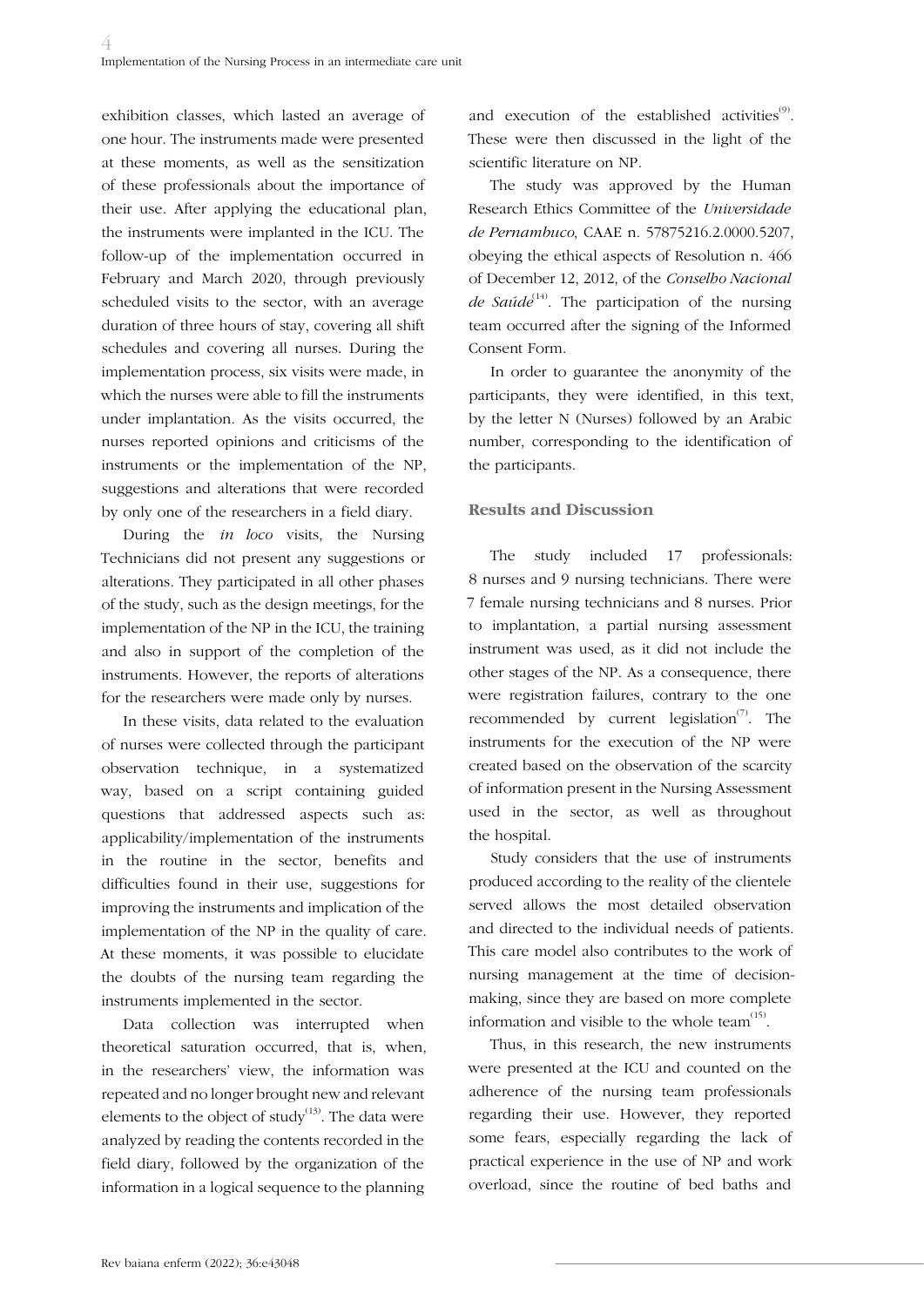evolutions were divided between day and night hours and admissions were concentrated at night. The reports illustrate this reality.

*You help me, because I only saw this during graduation.* (N1).

*Our team gets overloaded, because the evolutions are made during the bath and we have more baths to make.* (N2).

*Most admissions occur during our shift* [night] [...] (N3).

*It is too much to fill. Do we have to do it every day?* (N4).

Concerning the time of nursing interventions, a study states that they may have their quality affected, when performed at a specific time or attributed exclusively to a shift, especially when there is a small number of professionals. Thus, the lack of time and the work overload of nurses contribute to the mechanization of interventions and can lead to repetition and consequent noncompatibility with the patient's needs $^{(16)}$ .

Although the whole process of change generates fears, doubts, concerns and some resistance in the application of a new routine, it is understood that the execution of the NP needs to be seen as a facilitator of professional activity. A study conducted in a hospital in São Paulo showed that lack of theoretical knowledge and work overload, due to insufficient professionals, are two of the main barriers to the application of NP in health services $^{(17)}$ .

The educational plan offered at the researched institution aimed to train the teams working in the ICU to use the new instruments. The performance of the training before the implementation of the instruments in the sector was motivated by the result of a study previously conducted in the service, which evidenced the lack of knowledge of the interviewees, in which 59% of the nursing professionals knew how to correctly cite the stages of the NP, and 39.1% knew its correct sequence $^{(11)}$ .

The training, through continuing education on the theme addressed, has as consequence the humanization and qualification in nursing care. These types of qualifications help update and improve the training of professionals, becoming fundamental in the effectiveness of care $^{(18)}$ .

As there were discussions during the visits about difficulties encountered regarding the handling of the instruments, there was a feeling of change and optimism demonstrated by the professionals, who understood the importance of this work for professional practice and the union of the team for the success of the implementation process in the sector. The reports confirm this perception:

With time, we get used to it. It is a matter of routine. (N2). *In the routine, we get used to it.* (N4).

Teamwork in the health area is essential and proves to be the most appropriate way to achieve positive results. The union of professionals with the same purpose is translated into better individual performance, reflecting the quality of care provided to the patient under their care $^{(19)}$ .

During the period of implementation of the NP instruments, the participation of nursing professionals in relation to the suggestions and modifications proposed by them was valuable. Although they were made according to the profile of the patients treated, the professionals who worked on a daily life in the sector were able to contribute to make them complete and there were no inconsistencies at the time of use.

In the first visit, after implantation, one of the nurses evaluated the instruments positively, but suggested changing some points. Among them, the removal of the "daytime" and "nocturnal" option for vital signs, since these data could be collected at different times. Another important suggestion was the inclusion of the Ramsay Sedation Scale, due to the profile of the patients.

*They are well complete, but could be better in some points. We verify the vital signs according to the needs during the shift and not once. The inpatients in this sector, mostly, are sedated. So, it would be important to have the scale*  [of sedation]. (N1).

ICU assists critically ill patients who are clinically decompensated, with acute or chronic pathologies, requiring continuous monitoring and advanced therapeutic support, such as mechanical ventilation and vasoactive drugs<sup>(20)</sup>. In the study sector, patients were sedated, requiring the use of artificial breathing means.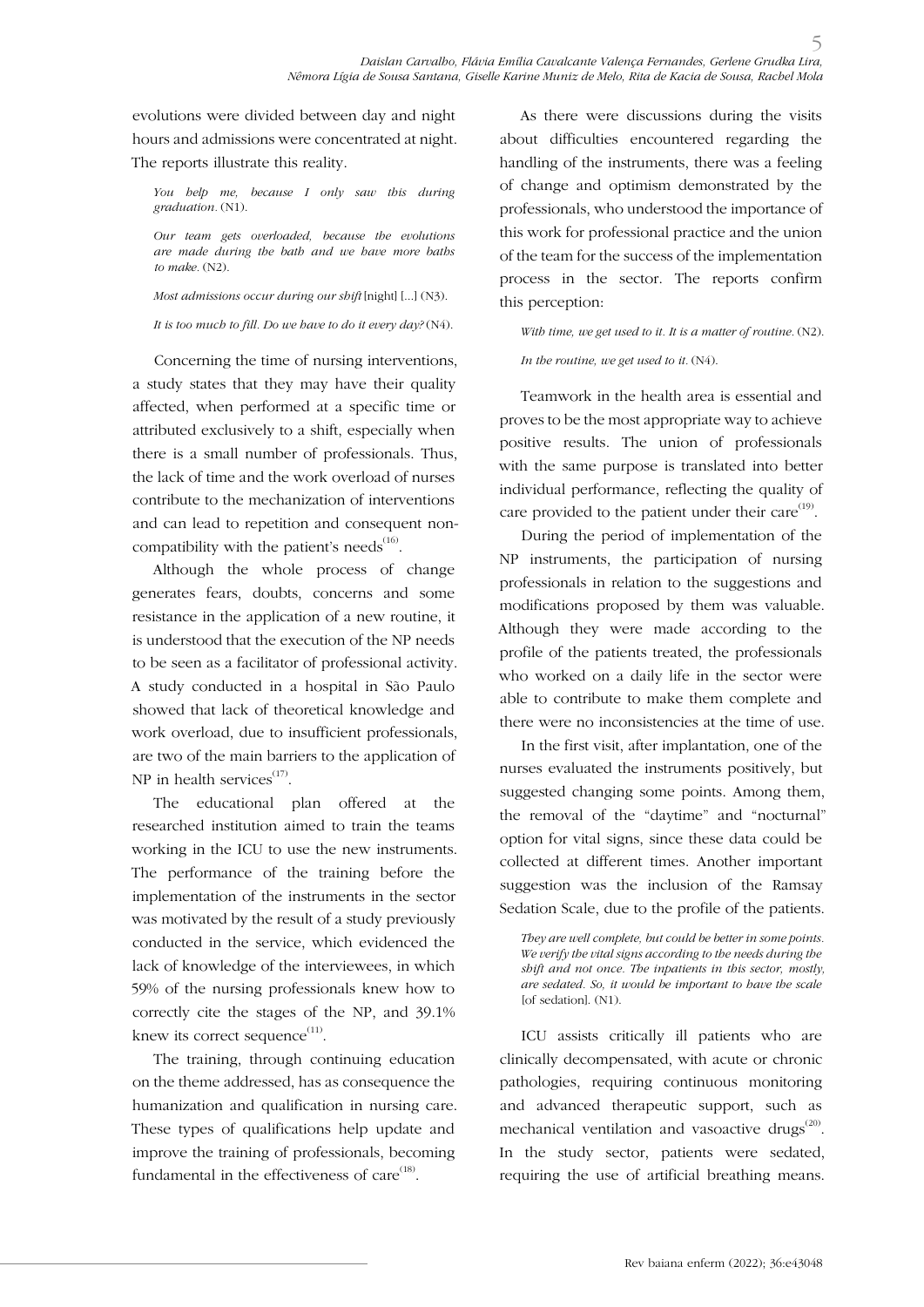The application of sedation scale is widely recommended in clinical practice guidelines, as it is associated with positive results, with regard to the frequent assessment of the level of consciousness<sup>(21)</sup>.

Also in the first visit, another observation was referred to the redundancies of information existing in the instruments, such as the verification of edemas, both in the nursing Evaluation and Diagnoses and Interventions, and also the removal of diagnoses that did not relate to the profile of patients treated in that sector.

In the second visit, the instruments were also evaluated positively. Some points to be improved were observed, such as the organization of Nursing Interventions in order of priority, and redundancies of information already pointed out. The provision of nursing interventions, in a clear and orderly manner, contributes to the integral planning of care. This organization anticipates the identification of the main interventions for a given situation, facilitates their definition and the resources necessary to contemplate them, making the assistance more efficient and productive $^{(22)}$ .

Throughout the third visit, already with the inclusion of the changes suggested in the previous visits, one of the nurses approved the instruments, reporting that the new way of working would help focus more on daily life. He also pointed out the need for formatting and organization, such as abbreviation of some terms and the addition of parentheses before the options to be selected. There was a suggestion to increase the space for nursing notes and add an option to characterize possible pressure injuries:

*The records have everything we need. It will improve the assistance, because it will be more complete. It is better when you organize, not to get confused while filling it. Most patients already get here or end up developing PU*  [Pressure Ulcer]. (N3).

For nurses to perform their work with quality, it is important that they have, in addition to the theoretical contribution, adequate tools to practice safely. The use of instruments is crucial for the registration of nursing care. Thus, the use of inadequate instruments hinders performing the NP, due to the lack of information and

the high demand for time of the responsible professional $^{(5)}$ .

In the fourth visit, the instruments had already undergone the improvements indicated, but a suggestion was included regarding the evaluation of the cuff of the tracheostomy and the orotracheal tube, since most patients used a mechanical ventilator. In addition, it was suggested that the pleasantness of nursing interventions be made immediately after the Nursing Diagnoses, in a free space and without formatting partitions.

*It is important to always observe the cuff, to see how he is, and always make a note.* (N1).

The maintenance of the correct cuff pressure is among the nursing care with the intubated patient, besides observing fixation and changing, when necessary, performing oral hygiene and keeping the headboard elevated. Ensuring the maintenance of quality oxygenation for the patient, especially those using orotracheal tube, is one of the important activities of the nurse. This care contributes to the prevention of complications, such as the development of pressure lesions in the tracheal mucosa and the occurrence of microbronchoaspiration<sup> $(23)$ </sup>.

In the fifth moment of observation, difficulties regarding the use of instruments, especially in relation to the judgment of Nursing Diagnoses and the pleasantness of Nursing Interventions, were pointed out by one of the nurses.

*I do not have much affinity with this part; you will help me.* (N5).

In care practice, among the factors that represent difficulties in the success of the implementation of the NP, are the lack of knowledge and preparation of professionals about its management and that of adequate material for its application $^{(6)}$ . A study that aimed to describe the perception and level of knowledge of Brazilian nurses and nursing students regarding NP revealed that its application or non-application is directly related to knowledge on the subject<sup> $(24)$ </sup>. This aspect reflects the need to seek updating, since the theme, when addressed, has greater emphasis during graduation<sup> $(25)$ </sup>.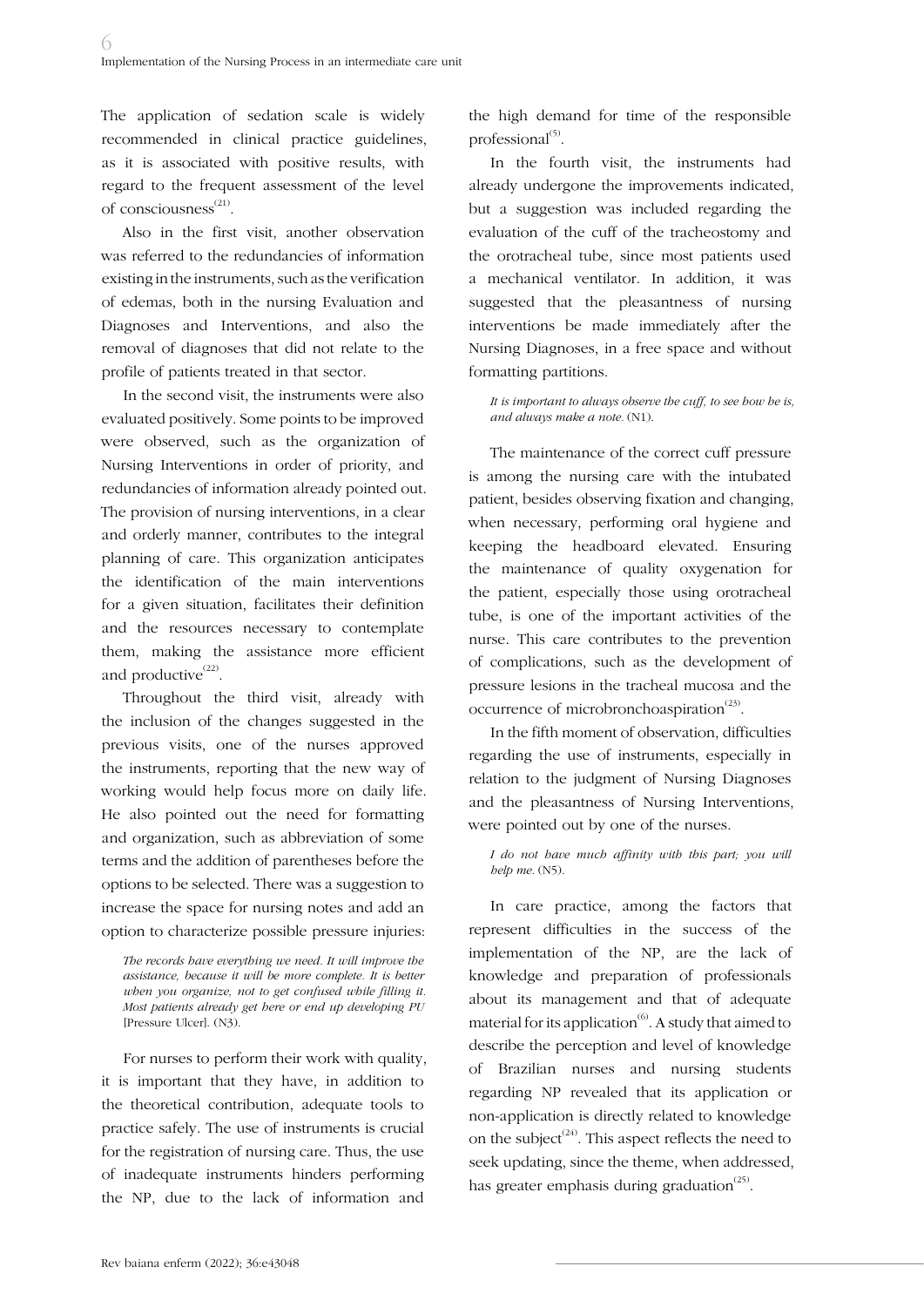Another suggestion made by the same nurse was the removal of the water balance from the Nursing Assessment instrument, because this measure was already performed by nursing technicians.

*The technicians already do it [water balance] in their record. When we want to know, we look it. It will get too repetitive.* (N5).

In addition, the nurse also proposed the removal of the urine volume assessment, presented in the Nursing History instrument, since it would not be possible to verify with reliability at the time of the patient's arrival, given the possibility of alteration in the sector of origin. Thus, the changes to the NP instruments were finalized.

The participation of professionals was fundamental for the development of this study, both for participation in training and in the implementation of instruments in the sector by nurses. Their contributions helped guide the construction of instruments as close as possible to the reality experienced by them, to meet the profile of the patients of the unit in question. Most nurses considered that the NP would be essential for care efficiency. A study states that autonomy and participation during a implementation process may contribute to greater professional participation in the continuation of work routine<sup>(24)</sup>.

After the end of the meetings, to re-adjust the instruments and make all the suggested changes, a last visit was made, contemplating each team in the sector, to verify the progress of the implementation of the NP. The professionals did not declare difficulties in completing and performing the steps of the NP. To confirm the team's support to the instruments, two months after the beginning of implantation in the sector, it was observed that all instruments were filled in the patients' medical records.

One limitation of the study was the difficulty of implementing the educational plan with professionals in a viable schedule for all. The high demand for work allowed re-adjusting and replicating the schedules and days established in the initial schedule.

It is considered as contribution of this study the chance to understand and reaffirm that the establishment of a systematized care is a gradual process that demands, in addition to personal disposition, the union between the care team and management before the same purpose, which is to associate qualified care to the patient with a legally consolidated and safe work method.

### **Final considerations**

The implementation of the NP in the ICU occurred after the previous knowledge of the Nursing team about SNC, followed by the survey of the profile of patients in the unit, creation of NP instruments, execution of permanent education of professionals, application of the instruments and realization of the necessary changes together with the team and, finally, by monitoring the implementation.

The use of an organized work method, concerning the registration of nursing care, is a fundamental part among the actions that contribute to guarantee effective and quality care to the patient. It was possible to perceive the adherence to the use of the instruments implemented by the active participation of the team in the change process. This consequence reaffirmed the need to empower the theory on the theme, with tools that enable qualified care practice.

This study allowed understanding and reaffirming that the establishment of systematized care is a gradual process that demands, in addition to personal disposition, the union between the care team and management before the same purpose, which is to associate qualified care with the patient based on a legally consolidated and safe work method.

#### **Collaborations:**

1 – conception, design, analysis and interpretation of data: Flávia Emilia Cavalcante Valença Fernandes, Gerlene Grudka Lira and Rachel Mola;

2 – writing of the article and relevant critical review of the intellectual content: Daislan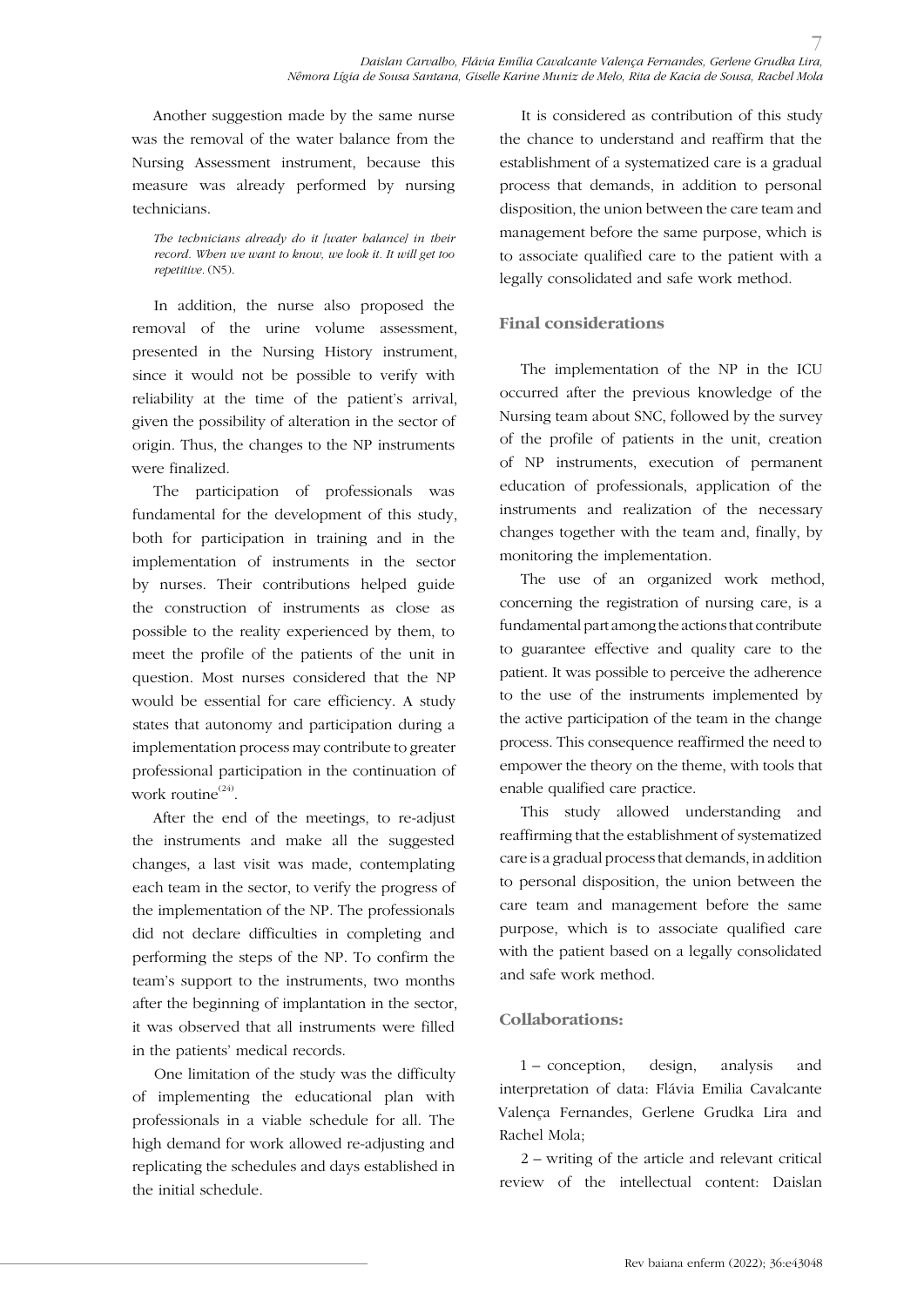Carvalho, Flávia Emília Cavalcante Valença Fernandes, Gerlene Grudka Lira and Rachel Mola;

3 – final approval of the version to be published: Daislan Carvalho, Nêmora Lígia de Sousa Santana, Giselle Karine Muniz de Melo, Rita de Kacia de Sousa and Rachel Mola

## **References**

- 1. Ribeiro GC, Padoveze MC. Nursing Care Systematization in a basic health unit: perception of the nursing team. Rev Esc Enferm USP. 2018;52:e03375. DOI: http://dx.doi.org/10. 1590/S1980-220X2017028803375
- 2. Cruz DALM, Guedes ES, Santos MA, Sousa RMC, Turrini RNT, Maia MM, et al. Documentação do processo de enfermagem: justificativa e métodos de estudo analítico. Rev Bras Enferm. 2016;69(1):197-204. DOI: http:// dx.doi.org/10.1590/0034-7167.2016690126i
- 3. Conselho Federal de Enfermagem. Resolução  $COFEN$   $N^{\circ}$  358, de 15 de outubro de 2009. Dispõe sobre a Sistematização da Assistência em Enfermagem e a implementação do Processo de Enfermagem em ambientes públicos ou privados, em que ocorre o cuidado profissional de Enfermagem, e dá outras providências [Internet]. Brasília (DF); 2009 [cited 2020 Apr 15]. Available from: http://www.cofen.gov.br/resoluocofen-3582009\_4384.html
- 4. Conselho Federal de Enfermagem. Resolução  $COFEN$   $N^{\circ}$  272, de 27 de agosto de 2002. Explicitou as etapas de implementação da Sistematização da Assistência de Enfermagem a ser aplicado pelo enfermeiro [Internet]. Brasília (DF); 2002 [cited 2021 Apr 30]. Available from: http://www.cofen.gov.br/resoluo-cofen-2722002 revogada-pela-resoluao-cofen-n-3582009\_ 4309.html
- 5. Silva FS, Carvalho Filha FSS. Sistematização da assistência de enfermagem a pacientes dialíticos: dificuldades, desafios e perspectivas. Arq ciênc saúde. 2017;24(2):33-7. DOI: http://dx.doi.org/10. 17696/2318-3691.24.2.2017.599
- 6. Garcia TR. Systematization of nursing care: substantive aspect of the professional practice. Editorial. Esc Anna Nery. 2016;20(1):5-10. DOI: http://dx.doi.org/10.5935/1414-8145.20160001
- 7. Conselho Federal de Enfermagem. Resolução COFEN Nº 429, de 22 de junho de 2012. Dispõe sobre o registro das ações profissionais no prontuário do paciente, e em outros documentos próprios da enfermagem, independente do meio de suporte – tradicional ou eletrônico [Internet]. Brasília (DF); 2012 [cited 2020 May 5]. Available from: http://www.cofen.gov.br/resoluocofen-n-4292012\_9263.html
- 8. Brasil. Ministério da Educação. Empresa Brasileira de Serviços Hospitalares. Institucional. Nossa História [Internet]. Brasília (DF); 2020 [cited 2021 Apr 30]. Available from: https://www.gov. br/ebserh/pt-br/hospitais-universitarios/regiaonordeste/hu-univasf/acesso-a-informacao/ institucional
- 9. Engel GI. Pesquisa-ação. Educ rev. 2000;(16):181-91. DOI: http://dx.doi.org/10.1590/0104-4060.214
- 10. Cordeiro L, Soares CB. Processo de trabalho na Atenção Primária em Saúde: pesquisa-ação com Agentes Comunitários de Saúde. Ciênc Saúde Colet. 2015;20(11):3581-8. DOI: http://dx.doi. org/10.1590/1413-812320152011.10332014
- 11. Mola R, Dias ML, Costa JF, Fernandes FECV, Lira GG. The nursing professionals' knowledge with regards to the nursing care systematization. J res fundam care Online. 2019;11(4):887-93. DOI: http://dx.doi.org/10.9789/2175-5361.2019. v11i4.887-893
- 12. Nascimento ALG, Coelho EN, Fernandes FECV, Lira GG, Mola R. Percepção do profissional de enfermagem sobre a sistematização da assistência de enfermagem. Enferm Brasil. 2018;17(6):678-84. DOI: http://dx.doi.org/10.33233/eb.v17i6.2459
- 13. Fontanella BJB, Ricas J, Turato ER. Amostragem por saturação em pesquisas qualitativas em saúde: contribuições teóricas. Cad Saúde Pública. 2008;24(1):17-27. DOI: http://dx.doi.org/10.1590/ S0102-311X2008000100003
- 14. Brasil. Conselho Nacional de Saúde. Resolução Nº 466, de 12 de dezembro de 2012. Aprova as diretrizes e normas regulamentadoras de pesquisas envolvendo seres humanos [Internet]. Brasília (DF); 2012 [cited 2020 Apr 15]. Available from: https://conselho.saude.gov.br/resolucoes/2012/ Reso466.pdf
- 15. Benedet SA, Gelbcke FL, Amante LN, Padilha MIS, Pires DP. Nursing process: systematization of the nursing care instrument in the perception of nurses. J res fundam care